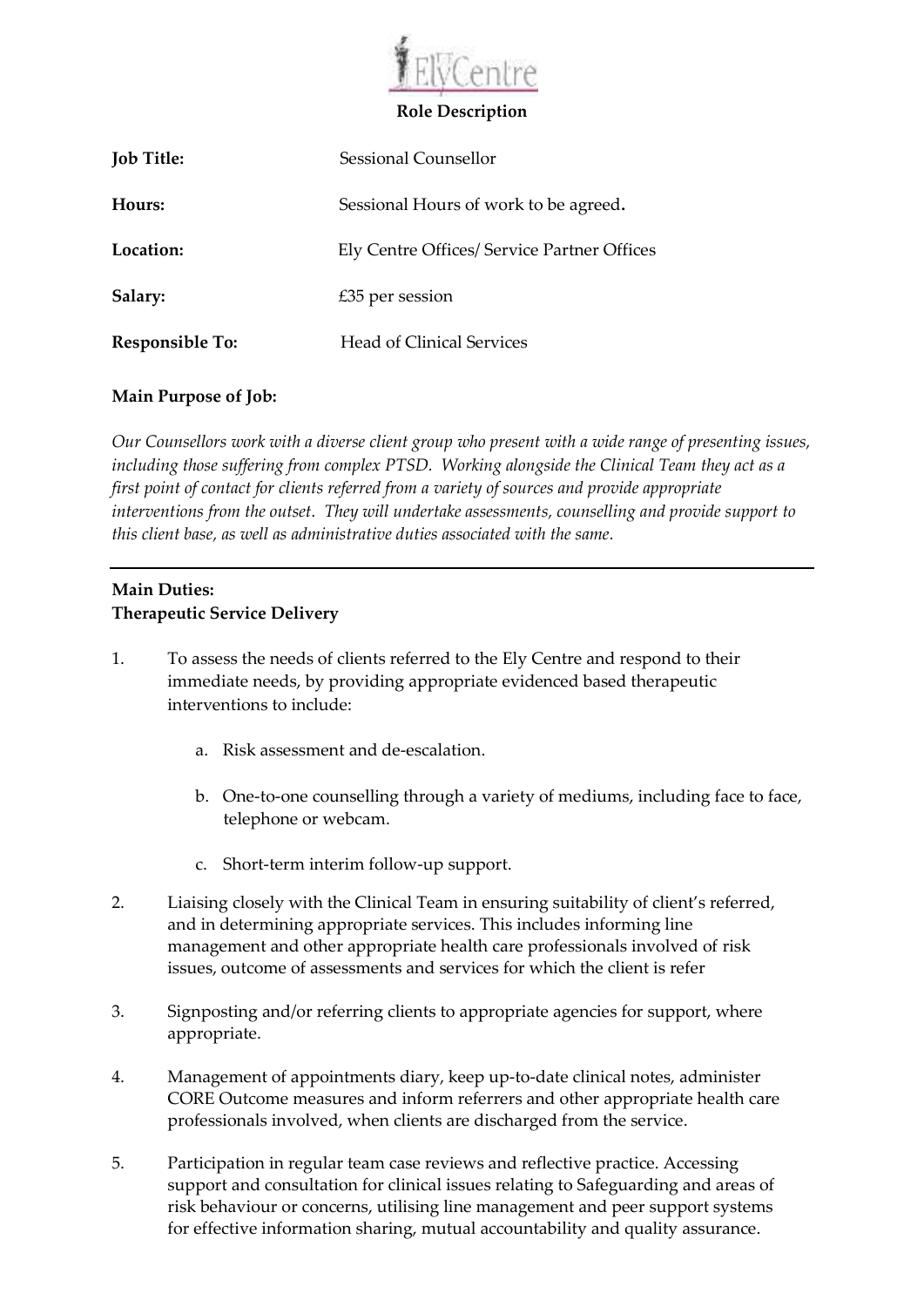# **Other Duties: Service Quality**

- 1. To attend clinical and peer supervision once a month in accordance with policy and procedures.
- 2. Be familiar with and comply with Health and Safety procedures and policy. In the event of a serious risk, take immediate action to reduce this risk, informing Head of Clinical Services.
- 3. Comply with legislative frameworks relevant to the work.
- 4. Ensure adherence to BACP Ethical Framework for good practice in counselling.
- 5. Achieve the highest standards of safeguarding for families, children, young people and vulnerable adults, who come into contact with our services.
- 6. Maintain and ensure secure storage of records in accordance with the Ely Centre professional and confidentiality procedures.
- 7. To work in line with current safeguarding requirements and policies, in accordance with current NI legislation.
- 8. To work in line with BACP good practice guidelines.
- 9. To liaise with other organisations in the voluntary, statutory and community sectors, in the promotion of the service, and to ensure that the services we offer are targeting those most in need.
- 10. To participate in events, meetings, conferences, and training, as required by the organisation or line manager.
- 11. Facilitate the creation of a relaxed and friendly environment which will maintain and enhance the quality of care to each client and maximise their opportunities for choice.
- 12. Develop and maintain effective communication links with statutory, community and other voluntary organisations.
- 13. Be responsible for both personal and professional attitude and behaviour when interacting with fellow colleagues and service users.
- 14. Observe and carry out health and safety procedures in respect of oneself, colleagues and the public.
- 15. Participate in staff, team and project meetings on a regular basis.
- 16. Provide monthly progress and caseload reports on all activities undertaken.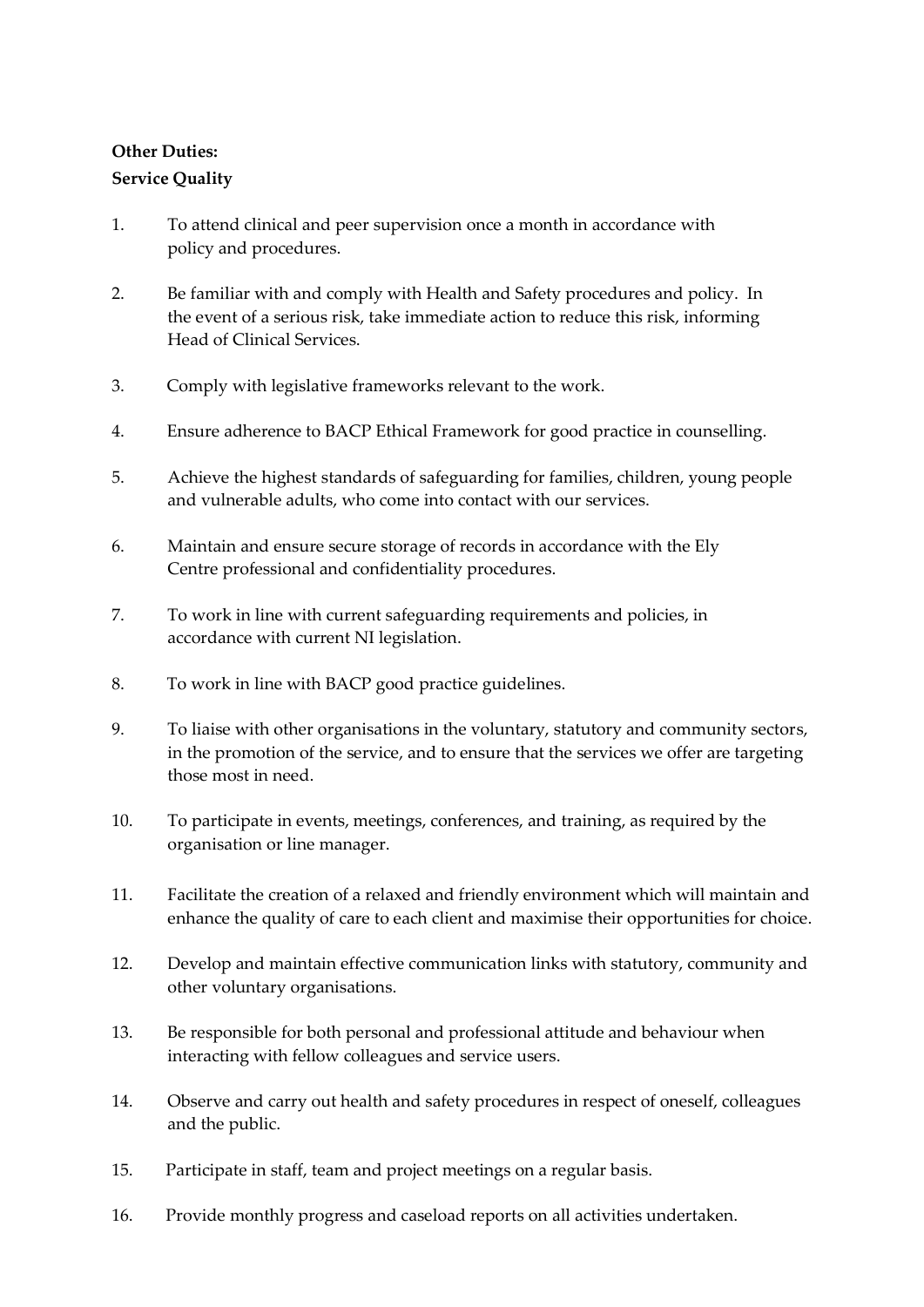- 17. To keep accurate statistics of all clients to whom Ely Centre provides a service (CoreNet)
- 18. To publicise and promote the aims and objectives of the Ely Centre.
- 19. To adhere to all Ely Centre policies and procedures.
- 20. To work alongside management implementing an individual and group programme of care involving the clients social, emotional and physical welfare.
- 21. To evaluate the impact of all work undertaken and to contribute to the overall evaluation of the organisation.

### **Personal Development:**

- 1. To continue to participate in ongoing professional /personal development opportunities.
- 2. To attend performance review meetings.
- 3. To keep abreast of new research, developments in practice and in the operating environment/social policy framework.

The duties and responsibilities of this job description are neither definitive nor restrictive and can be modified to meet the changing needs of the organisation. The organisation is committed to providing the highest possible quality of service to its clients and the community. Members of the team are always expected to provide a caring service to treat those with whom they come in contact in a courteous and respectful manner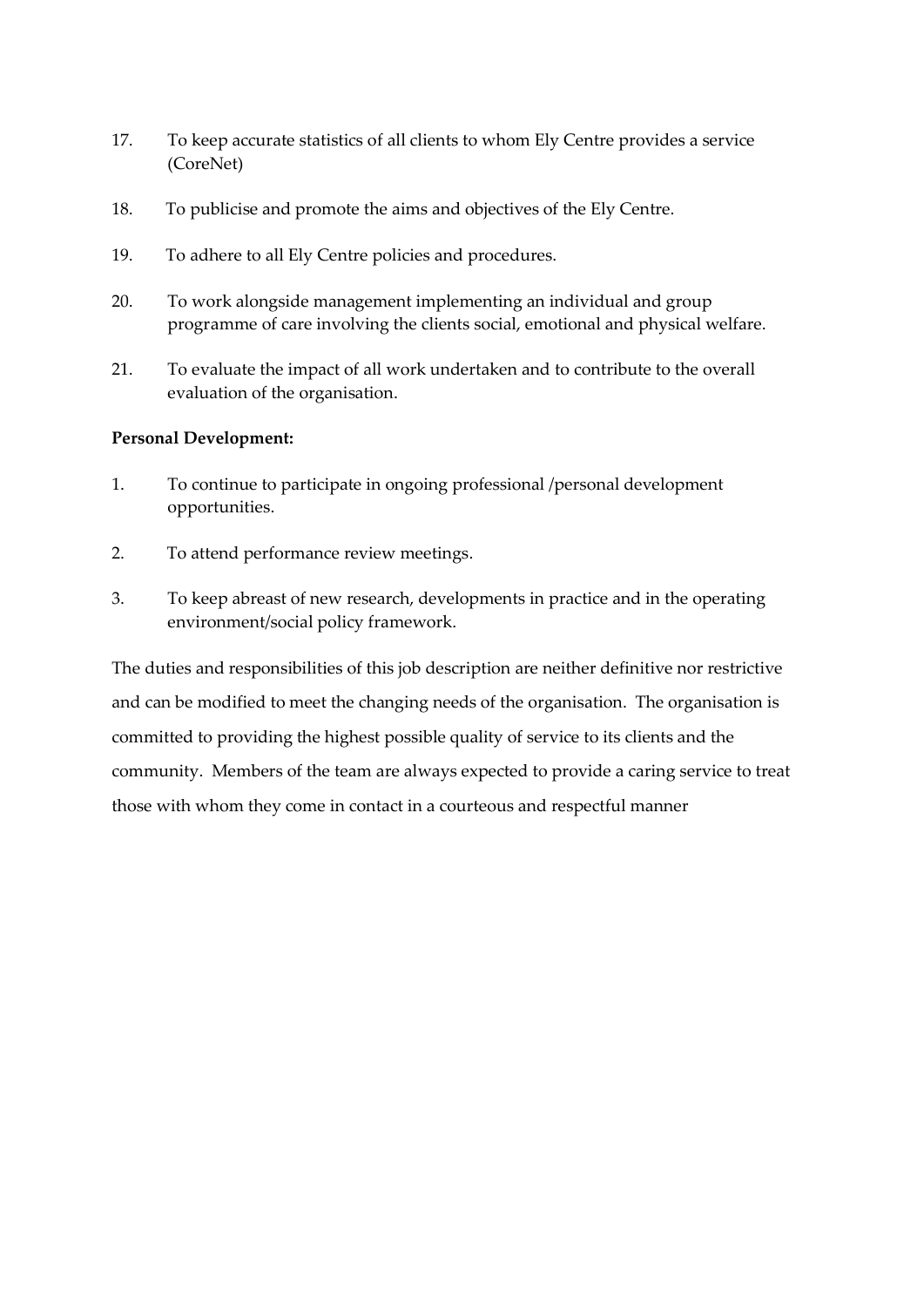## **Personnel Specification Sessional Counsellor**

|                           | Essential                                                                                                                                                                                                                                                                                                                                                | Desirable                                                                                                                                                                                                                                                                                      |
|---------------------------|----------------------------------------------------------------------------------------------------------------------------------------------------------------------------------------------------------------------------------------------------------------------------------------------------------------------------------------------------------|------------------------------------------------------------------------------------------------------------------------------------------------------------------------------------------------------------------------------------------------------------------------------------------------|
| Training/Education        | Recognised Diploma in<br>Counselling. (Level 5 or<br>Above)<br>Accredited (or working<br>towards accreditation) with<br>BACP or IACP (or<br>equivalent accrediting body).<br>A minimum of 200<br>hours, post qualification<br>supervised counselling<br>practice, accumulated<br>within the last 3 years.<br>Proficiency in use of<br>MS Office Package. | Undertaken within the last 3<br>years: (or a willingness to<br>undertake)<br>Mental Health First<br>Aid.<br><b>Child Protection</b><br>Training.<br>Safeguarding Adults<br>Training.<br><b>ASIST Training</b><br>Use of CRM Database to<br>manage diary,<br>appointments and session<br>notes. |
| Knowledge                 | Knowledge of statutory and<br>community agencies who<br>provide support services.<br>Good working knowledge<br>of the factors that influence<br>suicide risk.<br>Knowledge of the impact of<br>trauma on individuals and<br>the community.                                                                                                               |                                                                                                                                                                                                                                                                                                |
| <b>Experience /Skills</b> | Able to deliver a wide range<br>of interventions, including<br>the provision brief to<br>medium term counselling.<br>(Up to 8 sessions)<br>A minimum of two years'<br>experience of assessing and<br>supporting people with<br>mental health needs.<br>Experience working with<br>victims and survivors of<br>trauma.                                    | Qualification or experience<br>in an area of specialism such<br>as Trauma Focused CBT,<br><b>EDMR</b> or Complex<br>Trauma/PTSD.<br><b>Experience of working</b><br>through a variety of<br>mediums, including face to<br>face, telephone or webcam.                                           |